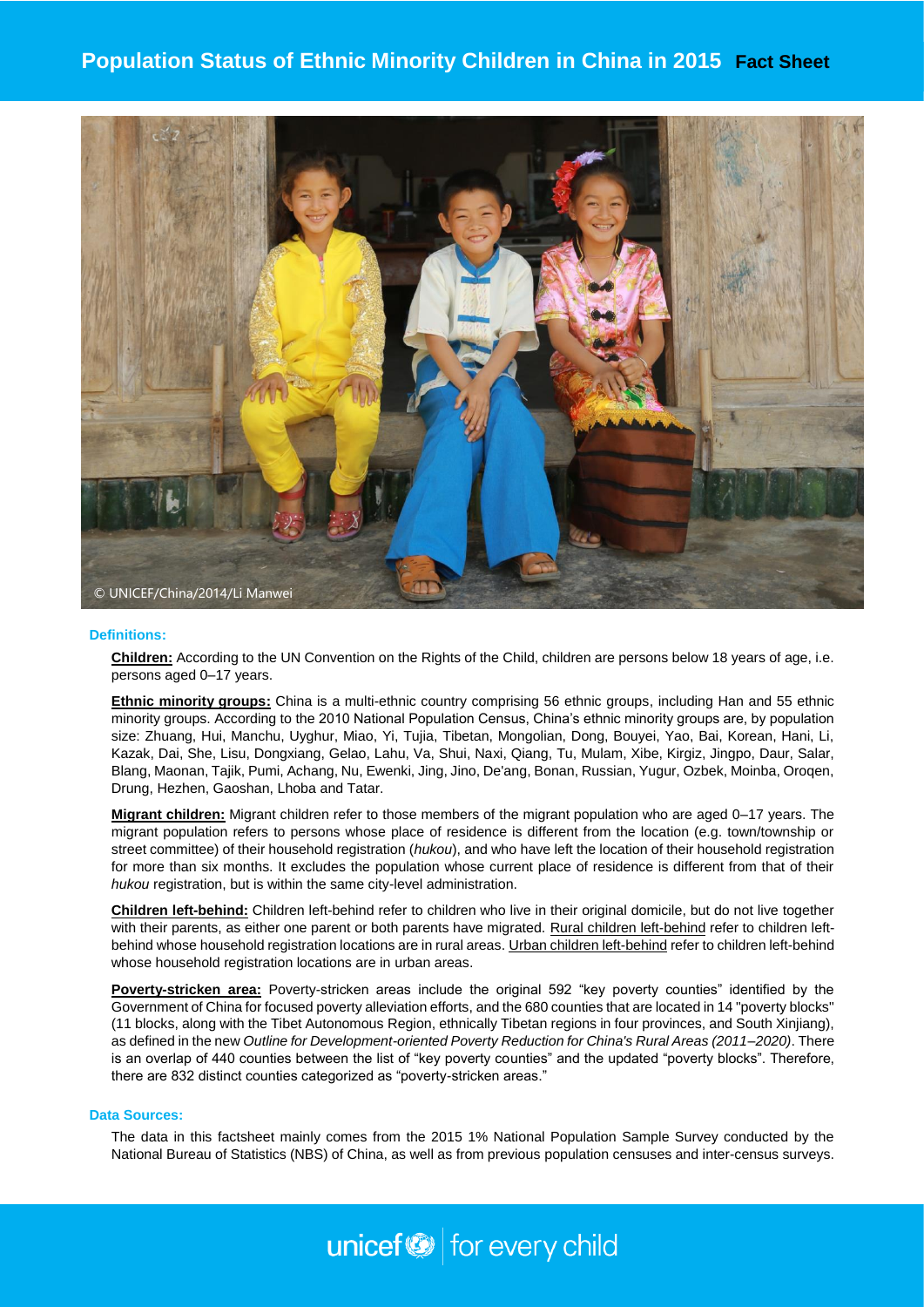## **Basic Information on Ethnic Minority Children**

- In 2015, the number of ethnic minority children aged 0–17 in China was 31.11 million, accounting for 26.5% of the total ethnic minority population, and higher than the proportion of children in the total population of the country (19.7%). The population structure of ethnic minorities is still relatively young.
- The fertility rates among ethnic minorities are higher than the national average. Parents often register their children for ethnic minority status when one parent is part of an ethnic minority. Accordingly, the proportion of ethnic minority children in the total child population has gradually increased: it was 7.6% in 1982, rose to 11.0% in 2010, and reached 11.5% in 2015.
- Inter-marriages between different ethnic groups have contributed to the formation of mixed multi-ethnic households. In 2015, 2.7% of households in the country were mixed ethnic minority and Han households.
- The 10 ethnic minorities with the largest child population were Zhuang, Uygur, Hui, Yi, Miao, Tujia, Manchu, Tibetan, Mongolian and Buyi, with a total population of 25.07 million, accounting for 80.6% of the total population of ethnic minorities. Zhuang children made up the largest ethnic minority child population, totaling 4.45 million and accounting for 14.3% of all ethnic minority children. Aside from the Buyi ethnic minority group, which had 890,000 million children, the other nine ethnic minority groups each had more than one million children.
- Since 1990, the child population size of all ethnic groups has shown varying demographic trends. On one hand, these trends are related to the rate of population reproduction, where every ethnic group is at a different stage of the demographic transition process with uneven fertility rates and infant mortality rates. On the other hand, these trends are linked to policy and socio-cultural factors, such as ethnicity status selection for children of inter-marriages between different ethnic groups. The preferential policies for minorities also play a role in the ethnicity status selection of multi-ethnic children: children of Han and ethnic minority parents tend to be registered for ethnic minority status, and those born to mixed ethnic minority parents tend to be registered with the ethnic minority status of the parent from the smaller ethnic minority group.
- There were 11.23 million ethnic minority children aged 0–5, of which 5.84 million children were of preschool education age (3–5). Moreover, there were 15.25 million ethnic minority children of compulsory education age (6–14) and 4.63 million ethnic minority children of senior secondary education age (15–17).
- 33.6% of ethnic minority children (totaling 10.45 million) resided in urban areas. The proportion of ethnic minority children residing in urban areas was significantly lower than that of Han children (51.1%).
- 60% of ethnic minority children resided in poor areas, totaling about 18.6 million, and accounting for 28.6% of the total number of children residing in 832 poverty-stricken counties.
- 45.3% of ethnic minority children (totaling 14.09 million) resided in poor rural areas. Residing in ethnic minority areas that have a higher incidence of poverty poses multiple challenges to child development.
- Consistent with the geographical distribution of ethnic minority populations, ethnic minority children are also concentrated in the southwestern provinces and autonomous regions. 62.4% of ethnic minority children were concentrated in Guangxi, Guizhou, Yunnan, Xinjiang, and Sichuan.
- In 56 prefectures of the country, ethnic minority children account for more than 50% of children in each prefecture.

#### **Sex Ratio of Ethnic Minority Children**

 $\overline{a}$ 

In 2015, there were 16.44 million boys among ethnic minority children, accounting for 52.8%, and there were 14.67 million girls, accounting for 47.2%. The sex ratio of ethnic minority children was skewed at 112.1, but still lower than the national average (118.2). The sex ratio at birth of ethnic minority children was 110.7. While this was lower than the national average (113.5), it still deviated from the natural ratio<sup>1</sup>.

 $1$  Sex ratio at birth refers to the number of live male births corresponding to every 100 live female births. In the absence of intervention, sex ratio at birth lies between 103 and 107.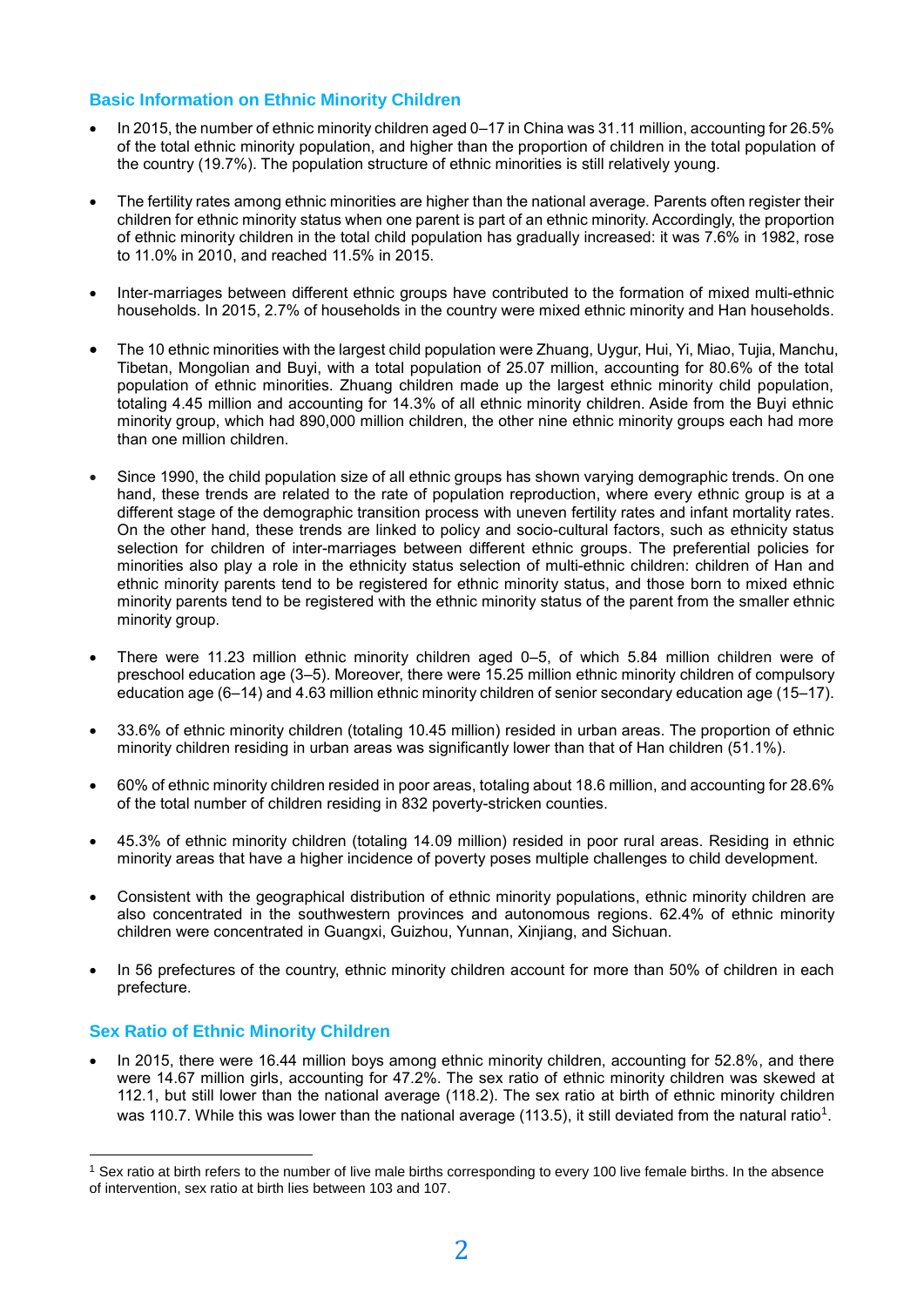- Impacted by different social and cultural factors, the sex ratio at birth and the sex ratio of children vary greatly among ethnic minority groups. Some ethnic minority groups have severely skewed sex ratios, while others are within the normal range or have slightly skewed ratios.
- Because the Government of China adopted a relatively relaxed family planning policy for ethnic minorities, nearly half of the ethnic minority families have 2 to 3 children. The trend of rising sex ratio at birth with each subsequent child birth is also evident among ethnic minorities. The sex ratio among the first child of ethnic minority families (105) was close to the natural ratio, but the sex ratio among the second child (112), the third child and subsequent children (127) were significantly higher.

## **Ethnic Minority Children Affected by Migration**

- 16% of the ethnic minority population were affected by migration, which was lower than the proportion of the total migrant population in the total population of the country (17.9%), indicating that the ethnic minority population has relatively low mobility. Similarly, when compared with Han children, ethnic minority children are less likely to become migrant children. The low mobility of ethnic minority populations is related to cultural customs, and to a certain extent impacted by their inadequate Mandarin language skills.
- There were 3.33 million ethnic minority migrant children, 4.74 million ethnic minority children left-behind in rural areas, and 2.09 million ethnic minority children left-behind in urban areas. Thus, a total of 10.16 million ethnic minority children were affected by migration. This translates to one third of ethnic minority children directly affected by migration.
- 68.2% of ethnic minority children lived with both parents, 18.2% lived with one parent, 4.5% lived with their grandparents, and 2.9% lived alone or with other minors. The proportion of ethnic minority children living with both parents was 3.5 percentage points higher than the national average.
- The main reason why children cannot live with both their parents is migration. The total number of ethnic minority children who cannot live with both parents was 9.88 million, of which about 90% were children affected by migration, including 6.83 million children left-behind and 1.79 million migrant children who did not live with both parents.

## **Education of Ethnic Minority Children**

- The literacy levels of ethnic minorities have greatly improved over the past a few decades. In 1990, the illiteracy rate and semi-illiteracy rate among ethnic minority adults was as high as 30.8%. By 2015, the illiteracy rate of ethnic minorities aged 15 and above decreased to 10.1%. However, the literacy level of ethnic minority populations was still relatively behind the overall literacy level of the country. Particularly, the illiteracy rate among ethnic minorities were twice that of Han. With the universalization of nine-year compulsory education, the national illiteracy rate for youths aged 15–24 in 2015 was only 0.4%, but the illiteracy rate among ethnic minority youths was still relatively high at 1.9%.
- There are significant gender differences in the literacy levels of ethnic minority populations. The adult illiteracy rate of ethnic minority women reached 13.8%, which is 2.2 times that of ethnic minority men. For ethnic minority youths aged 15–24, the illiteracy rate was 2.4% among females, one percentage point higher than that of males.
- The school attendance rate of ethnic minority children is lower than the national average at all levels of education. With the increase in age, especially after entering senior secondary education, the school attendance rate of ethnic minority children drops sharply. The school attendance rate of ethnic minority children in primary education (aged 6–11) was 92.2%, in junior secondary education (aged 12–14) was 93.9%, and in senior secondary education (aged 15–17) was only 72.4%. The school attendance rate in senior secondary education among ethnic minority children was 13 percentage points lower than the national average.
- There are urban-rural differences in the school attendance rate of ethnic minority children at all age groups, and the differences become more evident with the increase in age. In senior secondary education, the school attendance rate of ethnic minority children in urban areas was 12 percentage points higher than that in rural areas.